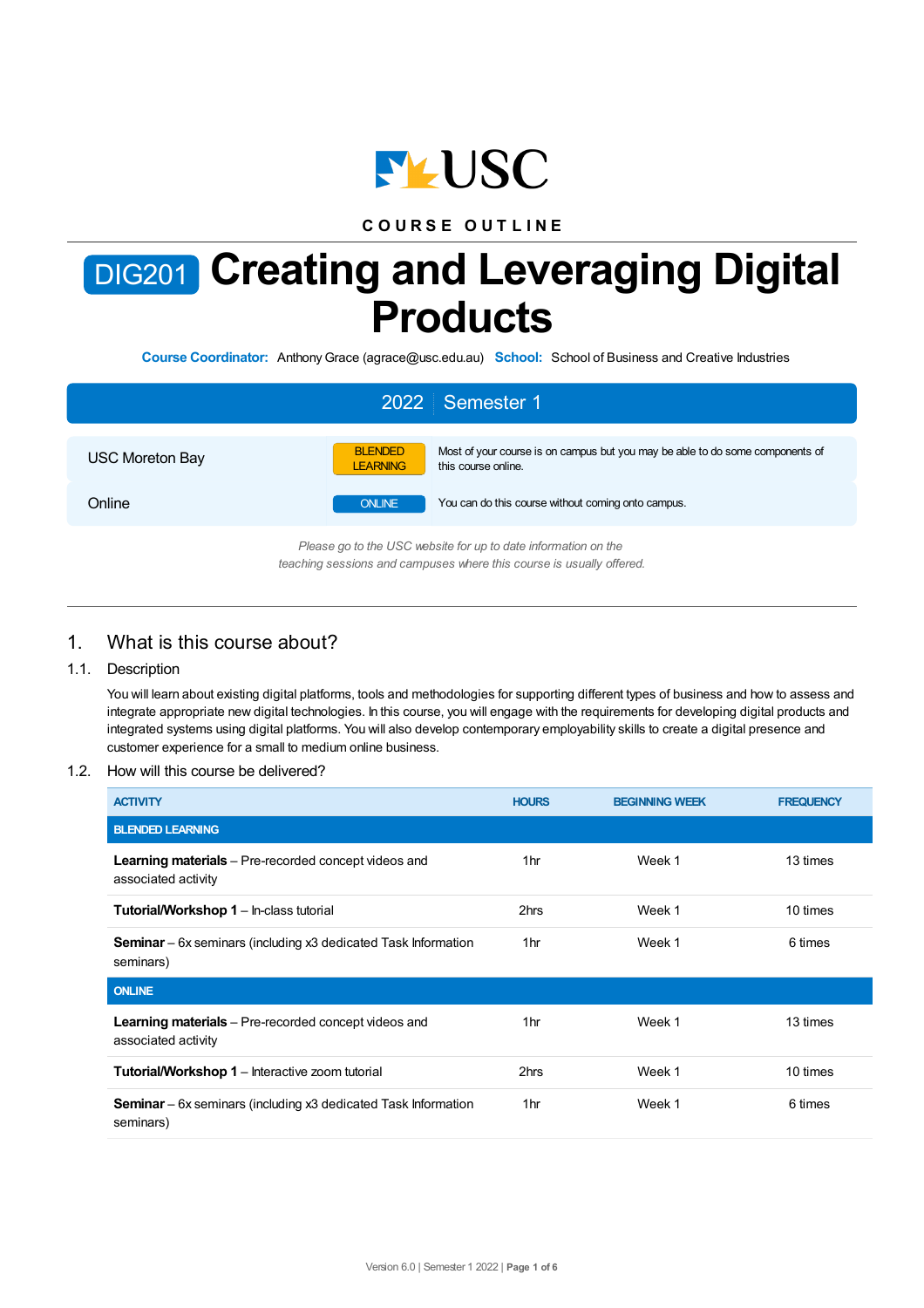### 1.3. Course Topics

Topic 1: Introduction to the Digital Landscape

Topic 2: Digital Business Strategy

- Topic 3: Utilising Existing Digital Selling Platforms
- Topic 4: Creating a Digital Product
- Topic 5: Digital Presence
- Topic 6: Digital Systems Integration
- Topic 7: Customer Relationship Management Systems
- Topic 8: Managing Digital Reputation
- Topic 9: Digital Governance Structures

Topic 10: To App or not to App: the Future of Digital Products

## 2. What level is this course?

### 200 Level (Developing)

Building on and expanding the scope of introductory knowledge and skills, developing breadth or depth and applying knowledge and skills in a new context. May require pre-requisites where discipline specific introductory knowledge or skills is necessary. Normally, undertaken in the second or third full-time year of an undergraduate programs.

# 3. What is the unit value of this course?

12 units

# 4. How does this course contribute to my learning?

|                                                                   | <b>COURSE LEARNING OUTCOMES</b>                                                                                                                                                  | <b>GRADUATE QUALITIES MAPPING</b>                                      | <b>PROFESSIONAL STANDARD MAPPING</b>                                                         |  |
|-------------------------------------------------------------------|----------------------------------------------------------------------------------------------------------------------------------------------------------------------------------|------------------------------------------------------------------------|----------------------------------------------------------------------------------------------|--|
| On successful completion of this course, you<br>should be able to |                                                                                                                                                                                  | Completing these tasks successfully will<br>contribute to you becoming | Association to Advance Collegiate Schools of<br><b>Business</b>                              |  |
|                                                                   | Analyse digital business products                                                                                                                                                | Creative and critical thinker                                          | PC3 - Creative and Critical Thinking                                                         |  |
| $\overline{2}$                                                    | Map and evaluate the integration of<br>digital business functional systems.                                                                                                      | Creative and critical thinker                                          | PC3 - Creative and Critical Thinking<br>PC6 - Career-ready                                   |  |
| $\left(3\right)$                                                  | Identify small/medium business's current Creative and critical thinker<br>and future requirements and<br>recommend, design, and justify relevant<br>digital products/strategies. |                                                                        | PC3 - Creative and Critical Thinking<br>PC6 - Career-ready                                   |  |
|                                                                   | Identify community needs and design<br>relevant solutions within a digital context.                                                                                              | Creative and critical thinker                                          | PC2 - Collaboration<br>PC3 - Creative and Critical Thinking<br>PC4 - Community Consciousness |  |
| 5                                                                 | Demonstrate written and oral<br>communication skills.                                                                                                                            | Engaged                                                                | PC1 - Communication                                                                          |  |

# 5. Am Ieligible to enrol in this course?

Refer to the USC [Glossary](https://www.usc.edu.au/about/policies-and-procedures/glossary-of-terms-for-policy-and-procedures) of terms for definitions of "pre-requisites, co-requisites and anti-requisites".

5.1. Pre-requisites

Not applicable

5.2. Co-requisites

Not applicable

### 5.3. Anti-requisites

Not applicable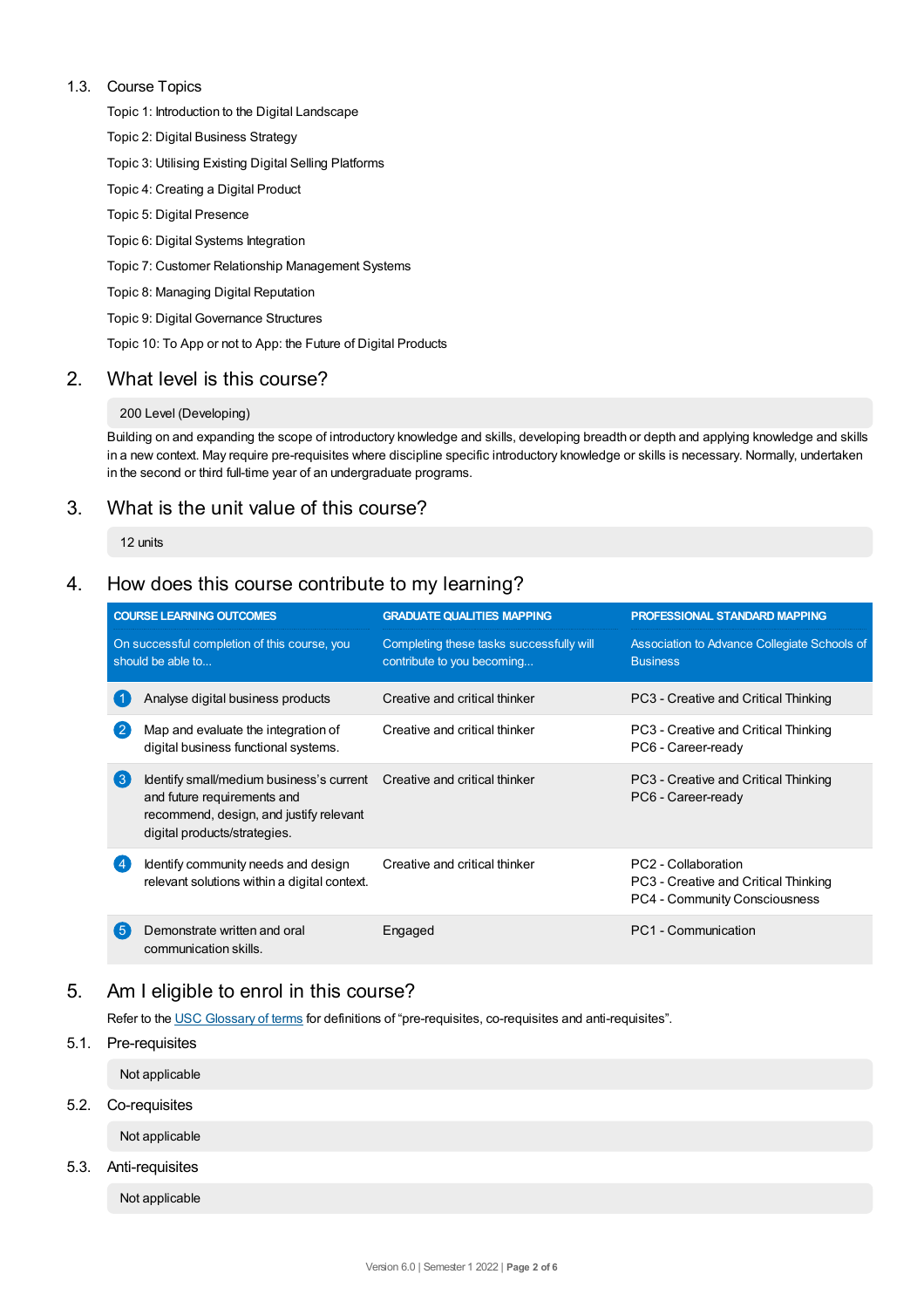### 5.4. Specific assumed prior knowledge and skills (where applicable)

Not applicable

# 6. How am Igoing to be assessed?

### 6.1. Grading Scale

Standard Grading (GRD)

High Distinction (HD), Distinction (DN), Credit (CR), Pass (PS), Fail (FL).

### 6.2. Details of early feedback on progress

Formative feedback provided in weekly workshop exercises and in class discussions

# 6.3. Assessment tasks

| <b>DELIVERY</b><br><b>MODE</b> | <b>TASK</b><br>NO. | <b>ASSESSMENT</b><br><b>PRODUCT</b>       | <b>INDIVIDUAL</b><br><b>OR GROUP</b> | <b>WEIGHTING</b><br>$\frac{9}{6}$ | <b>WHAT IS THE</b><br><b>DURATION /</b><br><b>LENGTH?</b> | <b>WHEN SHOULD I</b><br><b>SUBMIT?</b> | <b>WHERE SHOULD I</b><br><b>SUBMIT IT?</b>                      |
|--------------------------------|--------------------|-------------------------------------------|--------------------------------------|-----------------------------------|-----------------------------------------------------------|----------------------------------------|-----------------------------------------------------------------|
| All                            | 1                  | Report                                    | Individual                           | 20%                               | Maximum of<br>12 slides                                   | Week 4                                 | <b>Online Assignment</b><br>Submission with<br>plagiarism check |
| All                            | 2                  | Oral and Written<br>Piece                 | Group                                | 30%                               | 12 minute<br>group<br>presentation                        | Week 8                                 | Online Assignment<br>Submission with<br>plagiarism check        |
| All                            | 3                  | Artefact - Creative,<br>and Written Piece | Individual                           | 50%                               | 3000 words                                                | Week 12                                | <b>Online Assignment</b><br>Submission with<br>plagiarism check |

### **All - Assessment Task 1:** Analysis of digital presence and opportunity

| <b>GOAL:</b>     |        | Analyse the digital presence of an existing small business in the community and recommend a digital opportunity         |                                     |
|------------------|--------|-------------------------------------------------------------------------------------------------------------------------|-------------------------------------|
| <b>PRODUCT:</b>  | Report |                                                                                                                         |                                     |
| <b>FORMAT:</b>   | Canvas | Submit a PowerPoint Presentation (slide deck) with a transcript. Further details are provided in the assessment area in |                                     |
| <b>CRITERIA:</b> | No.    |                                                                                                                         | <b>Learning Outcome</b><br>assessed |
|                  |        | Analysis of the digital presence of an existing small/medium business                                                   |                                     |
|                  | 2      | Proposition and justification for a digital strategy                                                                    | $\mathbf{3}$                        |
|                  | 3      | Effective communication and presentation skills including the organisation, flow and visual<br>appeal of the content    | 6                                   |
|                  |        |                                                                                                                         |                                     |

### **All - Assessment Task 2:** Pitch of a digital product

| <b>GOAL:</b>    | Design and deliver a pitch for a digital product that would benefit the local community                                                                     |
|-----------------|-------------------------------------------------------------------------------------------------------------------------------------------------------------|
| <b>PRODUCT:</b> | Oral and Written Piece                                                                                                                                      |
| <b>FORMAT:</b>  | Your group will pitch an idea for a digital product that will add value to the community.<br>Further details are provided in the assessment area in Canvas. |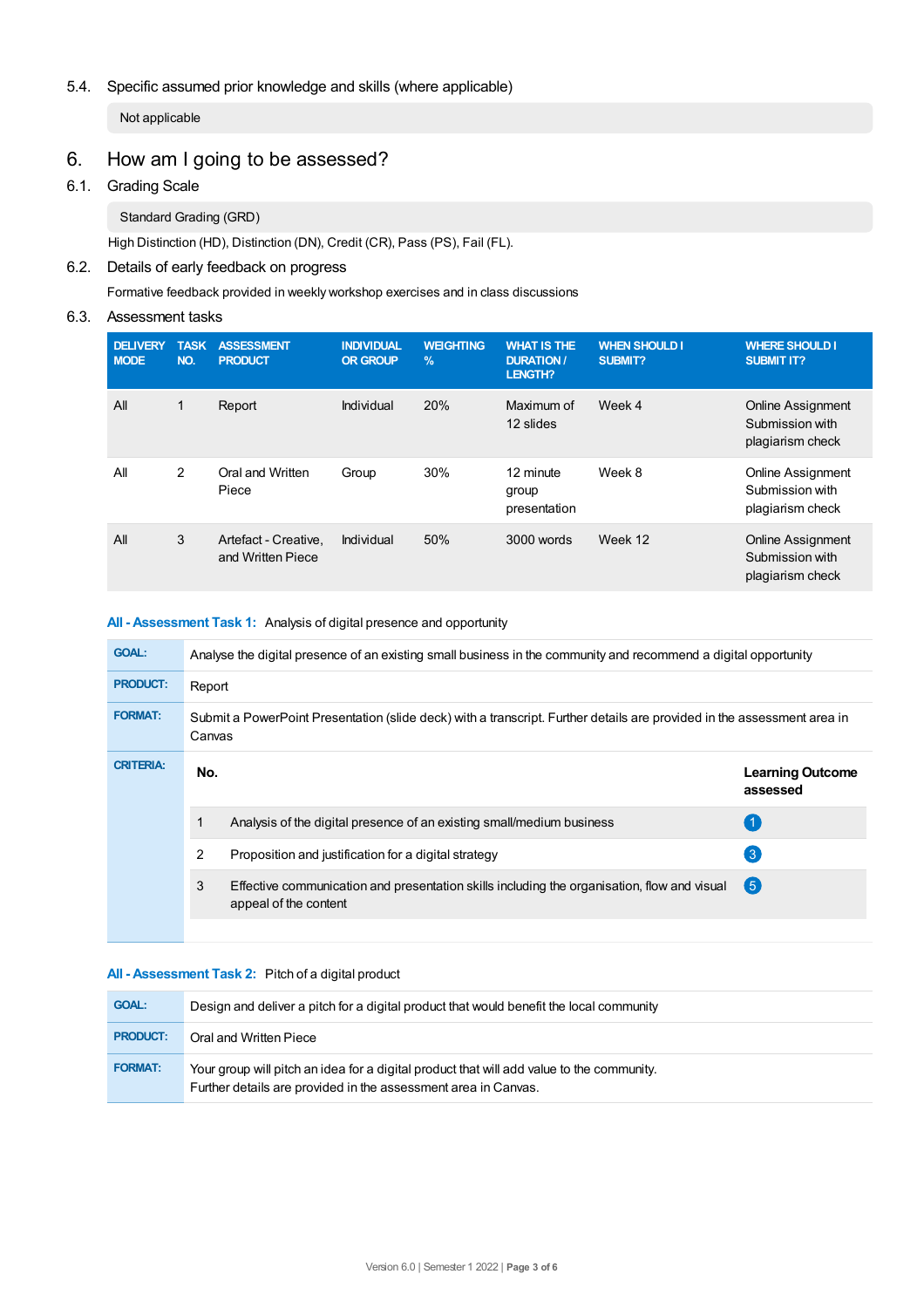| <b>CRITERIA:</b> | No. |                                                                                                                                                                   | <b>Learning Outcome</b><br>assessed |
|------------------|-----|-------------------------------------------------------------------------------------------------------------------------------------------------------------------|-------------------------------------|
|                  |     | Identification and justification of a digital product to benefit a local community                                                                                |                                     |
|                  | 2   | Design of a digital product to meet the needs of a local community                                                                                                |                                     |
|                  | 3   | Written and oral communication for delivering a pitch for a digital product. Use of<br>appropriate verbal communication supported by well constructed visual aids | $5^{\circ}$                         |
|                  |     |                                                                                                                                                                   |                                     |

### **All - Assessment Task 3:** Creation of a Digital Strategy

| <b>GOAL:</b>     | Create a digital strategy report to meet the current and future requirements of a small/medium business                                                                                                                                                                                                                                                                                                                                                                                                                                                                                                           |                                     |
|------------------|-------------------------------------------------------------------------------------------------------------------------------------------------------------------------------------------------------------------------------------------------------------------------------------------------------------------------------------------------------------------------------------------------------------------------------------------------------------------------------------------------------------------------------------------------------------------------------------------------------------------|-------------------------------------|
| <b>PRODUCT:</b>  | Artefact - Creative, and Written Piece                                                                                                                                                                                                                                                                                                                                                                                                                                                                                                                                                                            |                                     |
| <b>FORMAT:</b>   | You can use the business you chose for task 1 or choose another business.<br>The submission of a template and written reflection around the process for developing a digital product for a small/medium<br>business.<br>Further details are provided in the assessment area in Canvas.<br>This task is being used for measuring assurance of learning towards Association to Advance Collegiate Schools of<br>Business (AACSB) accreditation. The following Program Competency will be assessed: • PC1.3: Demonstrate digital<br>literacy skills for communication and information sharing in a business context. |                                     |
|                  |                                                                                                                                                                                                                                                                                                                                                                                                                                                                                                                                                                                                                   |                                     |
| <b>CRITERIA:</b> | No.                                                                                                                                                                                                                                                                                                                                                                                                                                                                                                                                                                                                               | <b>Learning Outcome</b><br>assessed |
|                  | Mapping and evaluation of the business's functional systems of a small/medium business<br>1                                                                                                                                                                                                                                                                                                                                                                                                                                                                                                                       | 02                                  |
|                  | 2<br>Identification and justification of the current and future digital requirements of the business                                                                                                                                                                                                                                                                                                                                                                                                                                                                                                              | $\left( 3\right)$                   |
|                  | 3<br>Design of a digital strategy that meets the business's requirements                                                                                                                                                                                                                                                                                                                                                                                                                                                                                                                                          | 03                                  |
|                  | Accuracy and presentation of written work including English expression, discipline-based<br>4<br>vocabulary, grammar, spelling, and punctuation                                                                                                                                                                                                                                                                                                                                                                                                                                                                   | 6                                   |

# 7. Directed study hours

A 12-unit course will have total of 150 learning hours which will include directed study hours (including online if required), self-directed learning and completion of assessable tasks. Directed study hours may vary by location. Student workload is calculated at 12.5 learning hours per one unit.

# 8. What resources do I need to undertake this course?

Please note: Course information, including specific information of recommended readings, learning activities, resources, weekly readings, etc. are available on the course Canvas site– Please log in as soon as possible.

### 8.1. Prescribed text(s) or course reader

There are no required/recommended resources for this course.

### 8.2. Specific requirements

Not applicable

### 9. How are risks managed in this course?

Health and safety risks for this course have been assessed as low. It is your responsibility to review course material, search online, discuss with lecturers and peers and understand the health and safety risks associated with your specific course of study and to familiarise yourself with the University's general health and safety principles by reviewing the online [induction](https://online.usc.edu.au/webapps/blackboard/content/listContentEditable.jsp?content_id=_632657_1&course_id=_14432_1) training for students, and following the instructions of the University staff.

# 10. What administrative information is relevant to this course?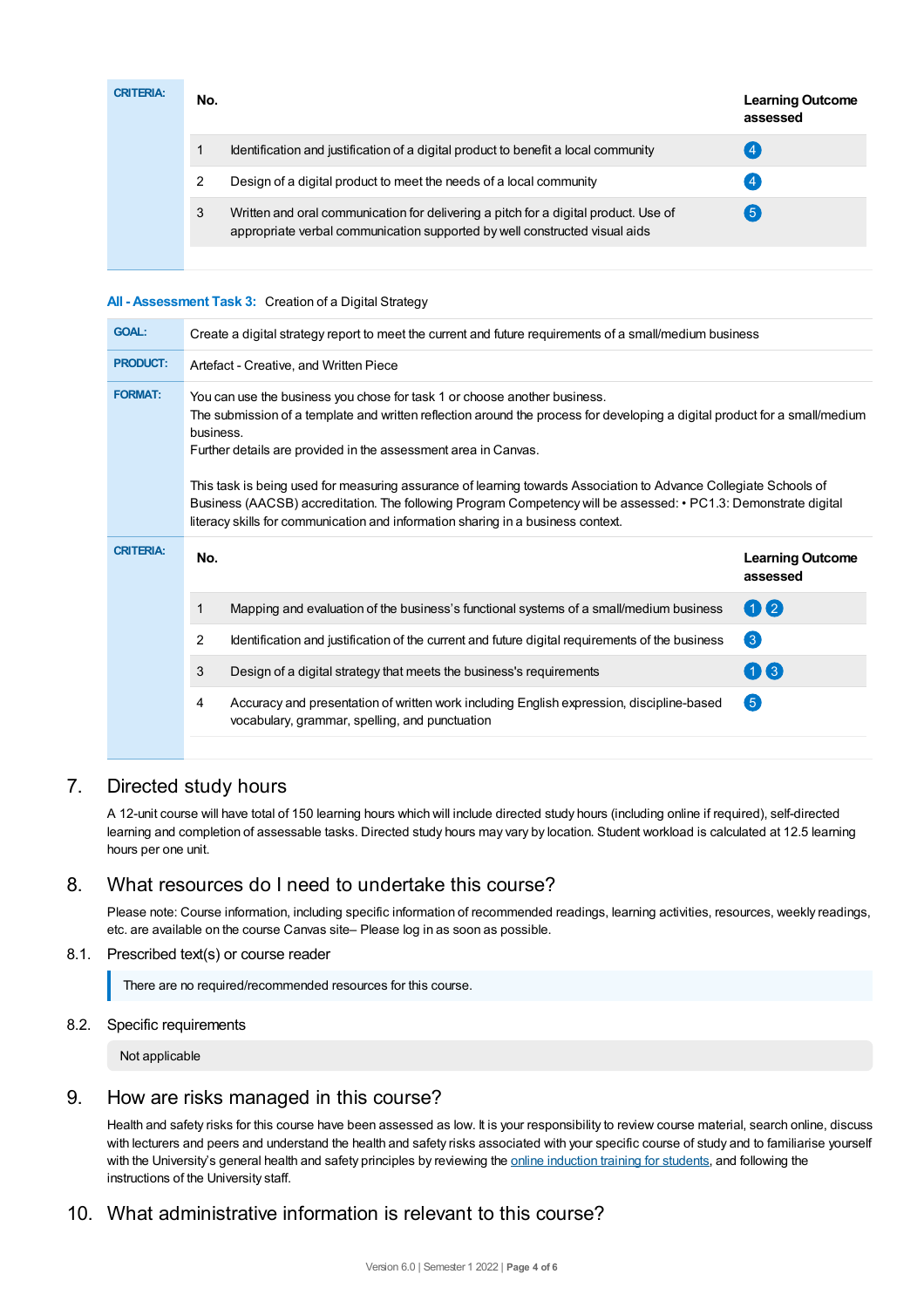### 10.1. Assessment: Academic Integrity

Academic integrity is the ethical standard of university participation. It ensures that students graduate as a result of proving they are competent in their discipline. This is integral in maintaining the value of academic qualifications. Each industry has expectations and standards of the skills and knowledge within that discipline and these are reflected in assessment.

Academic integrity means that you do not engage in any activity that is considered to be academic fraud; including plagiarism, collusion or outsourcing any part of any assessment item to any other person. You are expected to be honest and ethical by completing all work yourself and indicating in your work which ideas and information were developed by you and which were taken from others. You cannot provide your assessment work to others.You are also expected to provide evidence of wide and critical reading, usually by using appropriate academic references.

In order to minimise incidents of academic fraud, this course may require that some of its assessment tasks, when submitted to Canvas, are electronically checked through Turnitin. This software allows for text comparisons to be made between your submitted assessment item and all other work to which Turnitin has access.

### 10.2. Assessment: Additional Requirements

Eligibility for Supplementary Assessment

Your eligibility for supplementary assessment in a course is dependent of the following conditions applying:

The final mark is in the percentage range 47% to 49.4% The course is graded using the Standard Grading scale You have not failed an assessment task in the course due to academic misconduct

#### 10.3. Assessment: Submission penalties

Late submission of assessment tasks will be penalised at the following maximum rate:

5% (of the assessment task's identified value) per day for the first two days from the date identified as the due date for the assessment task

10% (of the assessment task's identified value) for the third day

20% (of the assessment task's identified value) for the fourth day and subsequent days up to and including seven days from the date identified as the due date for the assessment task

A result of zero is awarded for an assessment task submitted seven days from the date identified as the due date for the assessment task. Weekdays and weekends are included in the calculation of days late.

To request an extension, you must contact your Course Coordinator and supply the required documentation to negotiate an outcome.

### 10.4. SafeUSC

USC is committed to a culture of respect and providing a safe and supportive environment for all members of our community. For immediate assistance on campus contact SafeUSC by phone: 07 [5430](tel:07%205430%201168) 1168 or using the [SafeZone](https://www.safezoneapp.com) app. For general enquires contact the SafeUSC team by phone 07 [5456](tel:07%205456%203864) 3864 or email [safe@usc.edu.au](mailto:safe@usc.edu.au).

The SafeUSC Specialist Service is a Student Wellbeing service that provides free and confidential support to students who may have experienced or observed behaviour that could cause fear, offence or trauma. To contact the service call 07 [5430](tel:07%205430%201226) 1226 or email [studentwellbeing@usc.edu.au](mailto:studentwellbeing@usc.edu.au).

### 10.5. Study help

For help with course-specific advice, for example what information to include in your assessment, you should first contact your tutor, then your course coordinator, if needed.

If you require additional assistance, the Learning Advisers are trained professionals who are ready to help you develop a wide range of academic skills. Visit the Learning [Advisers](https://www.usc.edu.au/current-students/student-support/academic-and-study-support/learning-advisers) web page for more information, or contact Student Central for further assistance: +61 7 5430 2890 or [studentcentral@usc.edu.au](mailto:studentcentral@usc.edu.au).

### 10.6. Wellbeing Services

Student Wellbeing provide free and confidential counselling on a wide range of personal, academic, social and psychological matters, to foster positive mental health and wellbeing for your academic success.

To book a confidential appointment go to [Student](https://studenthub.usc.edu.au/) Hub, email [studentwellbeing@usc.edu.au](mailto:studentwellbeing@usc.edu.au) or call 07 5430 1226.

### 10.7. AccessAbility Services

Ability Advisers ensure equal access to all aspects of university life. If your studies are affected by a disability, learning disorder mental health issue, injury or illness, or you are a primary carer for someone with a disability or who is considered frail and aged, [AccessAbility](https://www.usc.edu.au/learn/student-support/accessability-services/documentation-requirements) Services can provide access to appropriate reasonable adjustments and practical advice about the support and facilities available to you throughout the University.

To book a confidential appointment go to [Student](https://studenthub.usc.edu.au/) Hub, email [AccessAbility@usc.edu.au](mailto:AccessAbility@usc.edu.au) or call 07 5430 2890.